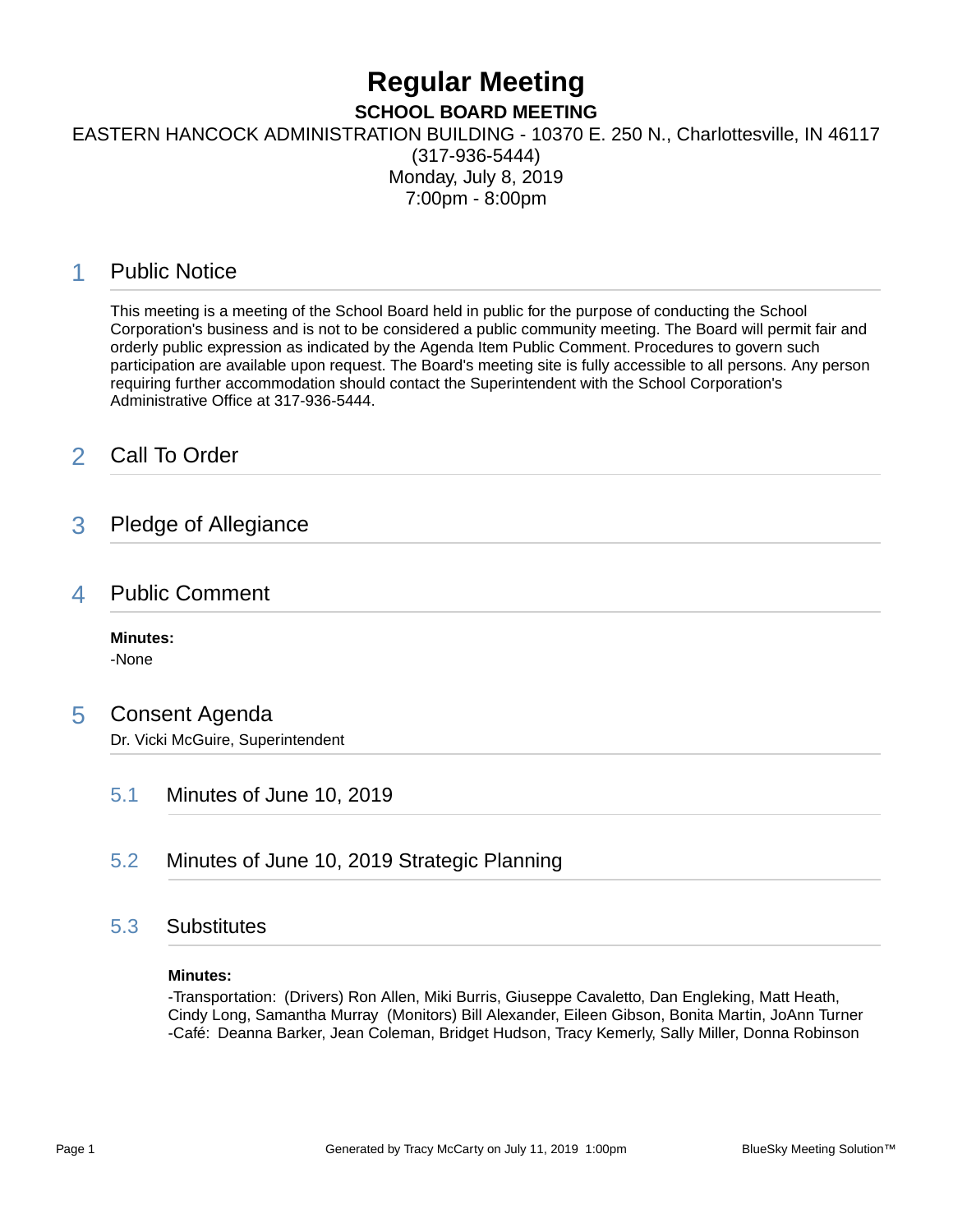### 5.4 Transfer Students

#### **Minutes:**

-3 returning & 1 new

### 5.5 ECA

#### **Minutes:**

- Chip Sunier Varsity Head Swim Coach
- Courtney Graham MS Cheer Coach 2019-20 school year
- Fall Coaches Assistants & MS (see attachment)
- ECA Sponsor Stipends (see attachment)

- Fall Varsity Head Coaches (to be voted on in August): Football - Doug Armstrong; Volleyball - Cory Rainbolt; Girls Golf - Cole Allen; Cross Country - Rex Putt; Boys Tennis - Tom Huff

### 5.6 Support Staff

#### **Minutes:**

- Employee Handbook Draft 2019-2020
- Resignation Charles Parks Bus Driver Effective May 24, 2019
- New Hire Bridget Hudson Bus Driver Effective 2019-20 school year
- Resignation Tammie Masters HS IA Effective July 1, 2019
- New Hire Diana Gordon ES IA Effective August 1, 2019
- Medical Leave Clayton Shultz ISS Effective August 1, 2019
- Temporary Reassignment Brian Sharp ISS Coordinator Effective August 1, 2019
- Termination Winston Mayer Tech Asst. Effective June 14, 2019
- New Position Strength-Agility-Fitness-Wellness (Weight Room & PE) IA
- Strength-Agility-Fitness-Wellness Instructional Assistant Job Description
- 10-Month Support Staff Listing Summer 2019 (see attachment)

### 5.7 Claims

#### **Minutes:**

Prewritten: \$851,109.05 Regular: \$268,092.48 Payroll: \$612,913.97 TOTAL: \$1,732,115.50

Mr. Jackson moved and Mr. Johnson seconded a motion to approve the consent agenda as presented. Motion carried 5-0.

### 6 Food Service Acknowledgement of Non-Debarment or Suspension

#### **Minutes:**

-Mrs. Tracy Wilson, Food Services Director, requests the use of the following vendors after providing proof that none have been suspended or debarred: Piazza Produce & Commercial Foods

Mr. Johnson moved and Mr. Jackson seconded a motion to approve Piazza Produce & Commercial Foods as vendors for the 2019-20 school year. Motion carried 5-0.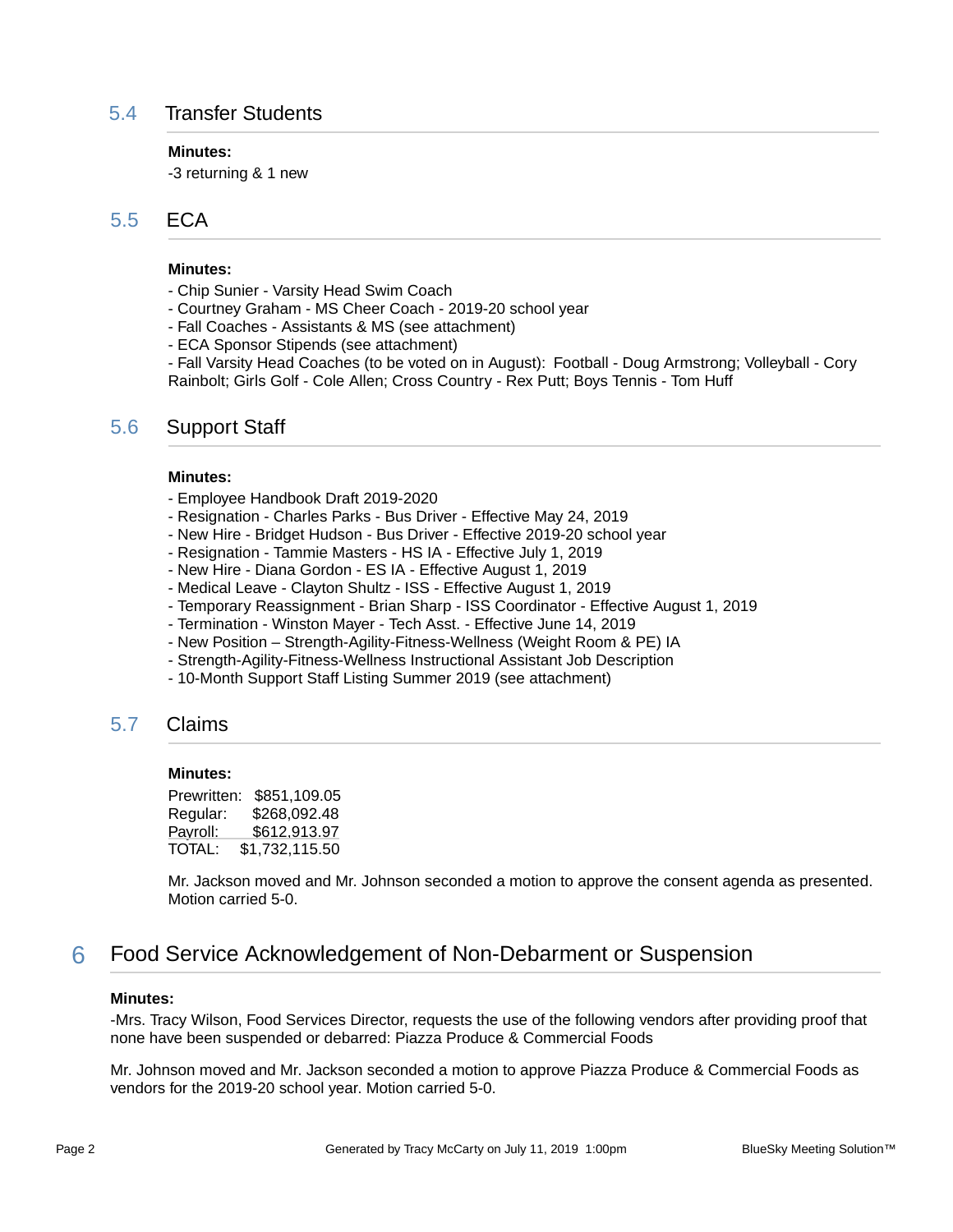# 7 New Castle Career Center Operating Agreement

#### **Minutes:**

-The New Castle Career Center (formerly New Castle Area Vocational School) requested that the participating schools sign an updated Operating Agreement to continue to engage in the joint employment of personnel and joint purchase of supplies, equipment and facilities to provide programs and services for career and technical education.

Mr. Jackson moved and Mr. Johnson seconded a motion to approve the acceptance of the operating agreement with the New Castle Career Center. Motion carried 5-0.

### 8 Informational

#### **Minutes:**

Dr. Vicki McGuire, Superintendent, informed the Board of the following items:

-2019 Bus Inspection Report with all buses passing inspection

-Services provided by the New Castle Career Center

-The Back-To-School Breakfast being held on Thursday, August 1, at 8am in the HS Cafeteria

-Two members of the EH FFA, Jordan Wickard & Loren Matlock, will be attending an FFA Leadership

Conference in Washington D.C. and are looking for help with the remainder of their financial support.

-Doug Armstrong was reassigned to the Middle School as the PE Teacher but will remain the teacher of record for the HS Physical Education classes. There is no change to his contract or salary.

-A strategic planning session regarding mental health is scheduled for July 22.

-A strategic planning session regarding marketing is scheduled for July 23.

Mr. Adam Kinder, Director of Business & Operations, updated the Board on the Debt Services fund plan.

# 9 Other Items Allowed by the Board

# 10 Around the Table for Positive Comments

#### **Minutes:**

Mr. Johnson expressed how great it was to see so many Eastern Hancock students participating at the Hancock County 4-H Fair, to which Jennifer Goble, Human Resources Director, shared that 208 of the 778 4-Her's were from EH, as well as 52 of the 206 mini-4-Her's. Mr. Johnson also indicated that EH was well represented with recent graduates Jenna Smith earning the 4-H Fair Queen title and Hailey Hedrick winning the Supreme Showman award.

Mr. Petry informed the Board that recently he has spoken with several former EH graduates who appreciated their time here so much that they want to be sure to send their children to EH as well.

Mrs. Settergren stated that she is looking forward to a super football season this upcoming school year as well as seeing the success EH students will soon have at the Indiana State Fair.

# 11 Adjournment

#### **Minutes:**

Mr Johnson moved and Mr. Jackson seconded a motion to adjourn. Motion carried 5-0.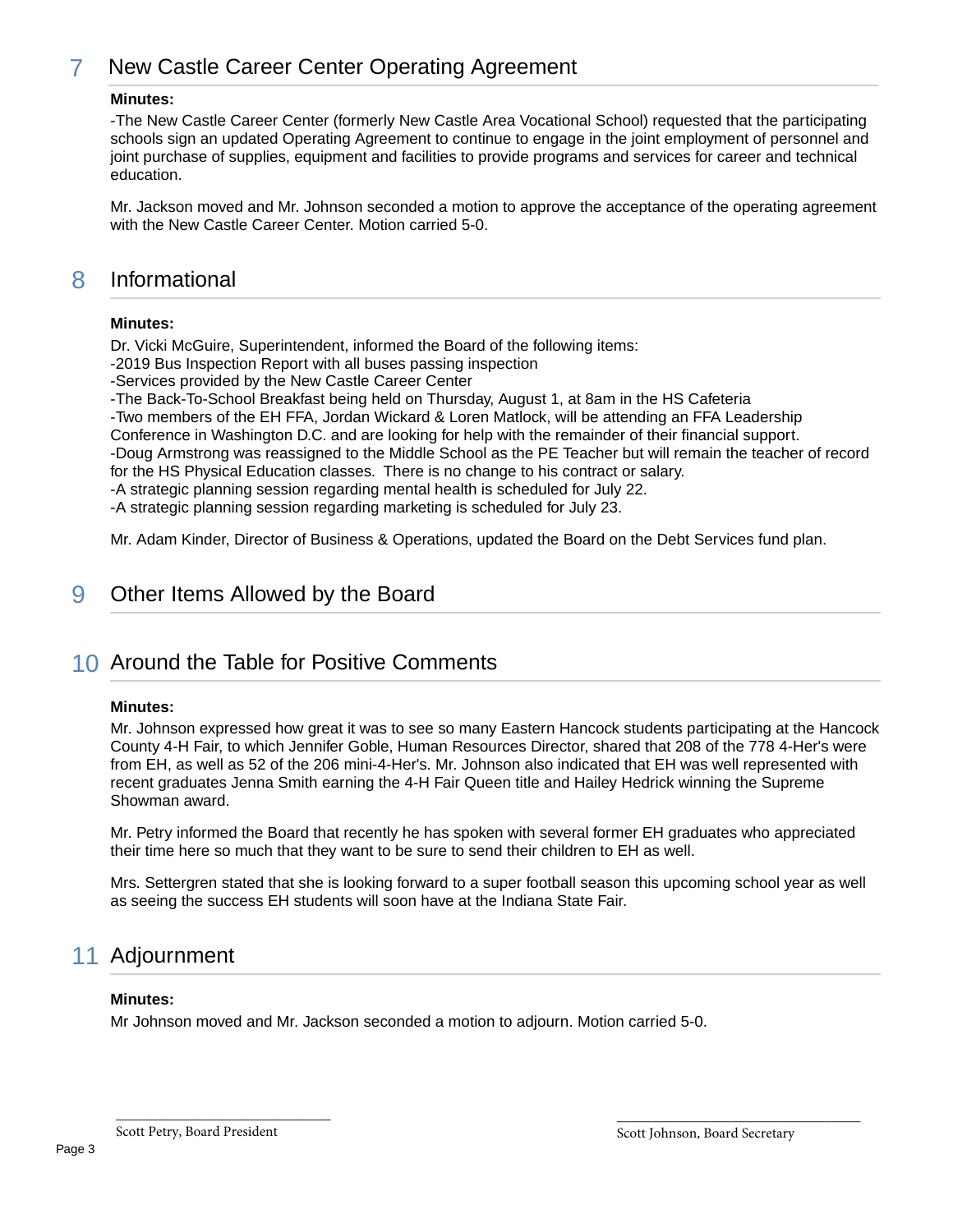# **EASTERN HANCOCK ATHLETICS**

**Aaron Spaulding, Athletic Director/Head Boys Basketball Coach EASTERN HANCOCK HIGH SCHOOL 10320 E. 250 N. Charlottesville, IN 46117** 

- **Telephone (317)467-0095 Ext, 250 Fax (317)936·5050 Email: aspaulding@eastemhancock org Website.www.ehathletics.org** 

# **July 2, 2019**

### **Dr. McGuire and School Board:**

I would like to recommend the following individuals for coaching positions this fall

### **Football- will give stipend breakdown later**

| <b>MS Coaches</b>           | Mike Carter, Greg Brinson, Josh Sipes, Ken Whisman       |
|-----------------------------|----------------------------------------------------------|
| <b>HS Assistant Coaches</b> | Clayton Shultz, Doug Shultz, Ryan McCarty, Scott Knight, |
|                             | Michael Galyan, Cody Hibbert, Scott Johnson,             |
|                             | Mike Dawson, Steve Gilbreath, Jake Hicks                 |

#### **Tennis**

| <b>MS Head Coach</b>      | Mike Womack         |
|---------------------------|---------------------|
| <b>MS Volunteer Asst.</b> | Chris Zeilinga      |
| <b>HS</b> Assistant       | <b>Chris Hardin</b> |

### **Volleyball**

| MS Coach           | Aubrie Osborn       |
|--------------------|---------------------|
| <b>MS Coach</b>    | Carey Willis        |
| <b>JV Coach</b>    | <b>Tammy Stunda</b> |
| HS Volunteer Asst. | Bob Pepperworth     |

### **Cross Country**

HS Volunteer Asst. Ron Allen

Singerely, unle *Aaron Spaulding* 

# **GO ROYALS!**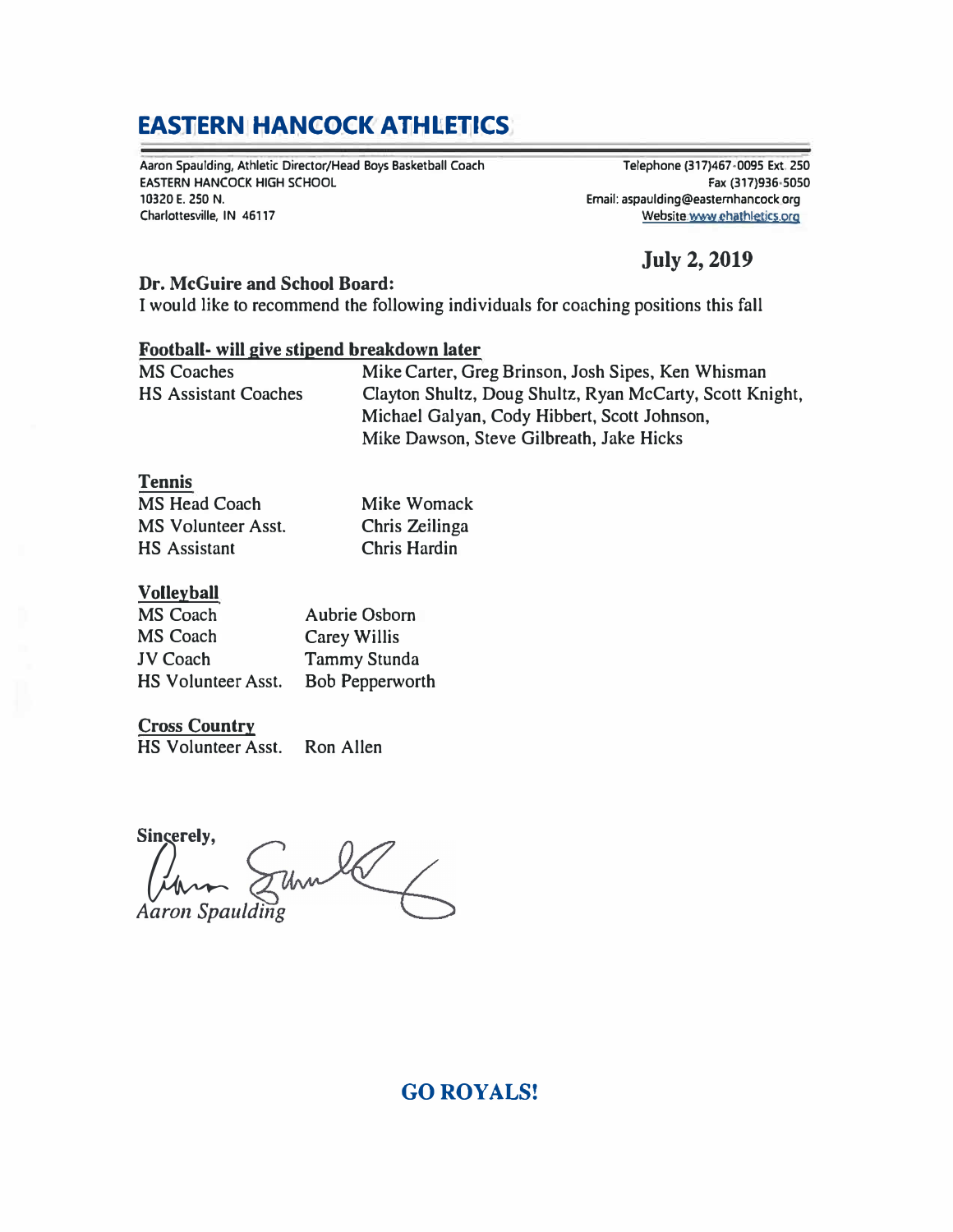### EASTERN HANCOCK MIDDLE AND HIGH SCHOOLS Extra-curricular sponsors 2019-20

| Department Heads (12) |                         |
|-----------------------|-------------------------|
| English               | <b>Robert Stonerock</b> |
| Math                  | <b>Andy Shores</b>      |
| Science               | Brandi Hinen            |
|                       |                         |

Professional Development Committee (9)Robert Stonerock, Megan Wallace, Brandi Hinen, Kelli Brown,

|                                     | Jennifer Ebert, Aaron Amos, Natalie Mewhinney, Nicole Connors            |
|-------------------------------------|--------------------------------------------------------------------------|
| <b>HS Yearbook Sponsor</b>          | Jennifer Ebert                                                           |
| <b>HS Drama Director</b>            |                                                                          |
| <b>MS</b> Drama Director            |                                                                          |
| <b>HS/MS Band Director</b>          | <b>Randy Adams</b>                                                       |
| Summer 2019 Band                    | <b>Randy Adams</b>                                                       |
| <b>HS</b> Guard                     | Dee Adams                                                                |
| MS Guard                            | <b>Heather Huff</b>                                                      |
| Summer 2019 HS Guard                | Dee Adams                                                                |
| Inst. Music – Instructional Support | Angela Mickler                                                           |
| Inst. Music – Instructional Support | Rebecca Wand                                                             |
| <b>HS/MS Vocal Music Director</b>   | Shawn Gilliland                                                          |
| <b>HS Newspaper Sponsor</b>         | Jennifer Ebert                                                           |
| <b>FFA</b>                          | Diana Arellano and Sarah Williams                                        |
| Senior Class Sponsor                | Michael Galyan                                                           |
| Junior Class Sponsor                | Nicole Connors                                                           |
| Sophomore Class Sponsor             | Brandi Hinen                                                             |
| Freshman Class Sponsor              | Marci Gilbert                                                            |
| <b>HS Student Council</b>           | Natalie Mewhinney                                                        |
| Cheerleader Sponsor 9-12            |                                                                          |
| Cheerleader Sponsor 7-8             | Jade Galyan                                                              |
| <b>Volunteer Cheer Coaches</b>      | <b>Courtney Graham</b>                                                   |
|                                     | Andrea Terheide, Tori Gibbs, Shannon Craney, Jennifer Spurling, Jennifer |
|                                     | Edwards, Megan Engleking, Mandy Cook, Angeline Blocher                   |
|                                     | <b>Andy Shores</b>                                                       |
| HS Academic Head Coach              |                                                                          |
| <b>Assistant Academic Coaches</b>   | <b>Andy Shores</b>                                                       |
|                                     | Brandi Hinen                                                             |
|                                     | Amanda Graupner                                                          |
|                                     | <b>Robert Stonerock</b>                                                  |
|                                     | 1 additional position unassigned at this time                            |
| National Honor Society              | Dana Hilgert                                                             |
| National Junior Honor Society       | Cody Hibbert                                                             |
| HA Building Coordinator (HS)        | <b>Heather Toney</b>                                                     |
| HA Building Coordinator (MS)        | Lindsay Shaw                                                             |
| MS Yearbook                         | Jennifer Ebbert                                                          |
| <b>MS Student Council</b>           | Stephanie Padgett                                                        |
| <b>MS Team Leaders</b>              | Lindsey Shaw, Brett Bechtel, Kathy Sexton                                |
| MS Academic Super Bowl Coaches      | Jennie Gaylord                                                           |
|                                     | Scott Knight                                                             |
|                                     | Lauri Johnson                                                            |
|                                     | Jade Galyan                                                              |
| MS Spell Bowl                       | Cathleen Huffman                                                         |
| HS Spell Bowl                       | Kari Brown                                                               |
| <b>MS Robotics Team</b>             |                                                                          |
| <b>HS Robotics Team</b>             | Aaron Amos                                                               |
|                                     |                                                                          |
| School Improvement Committees-HS    | Andy Shores, Rob Stonerock                                               |
| MS                                  | Kathy Sexton, Shantelle Ebbert                                           |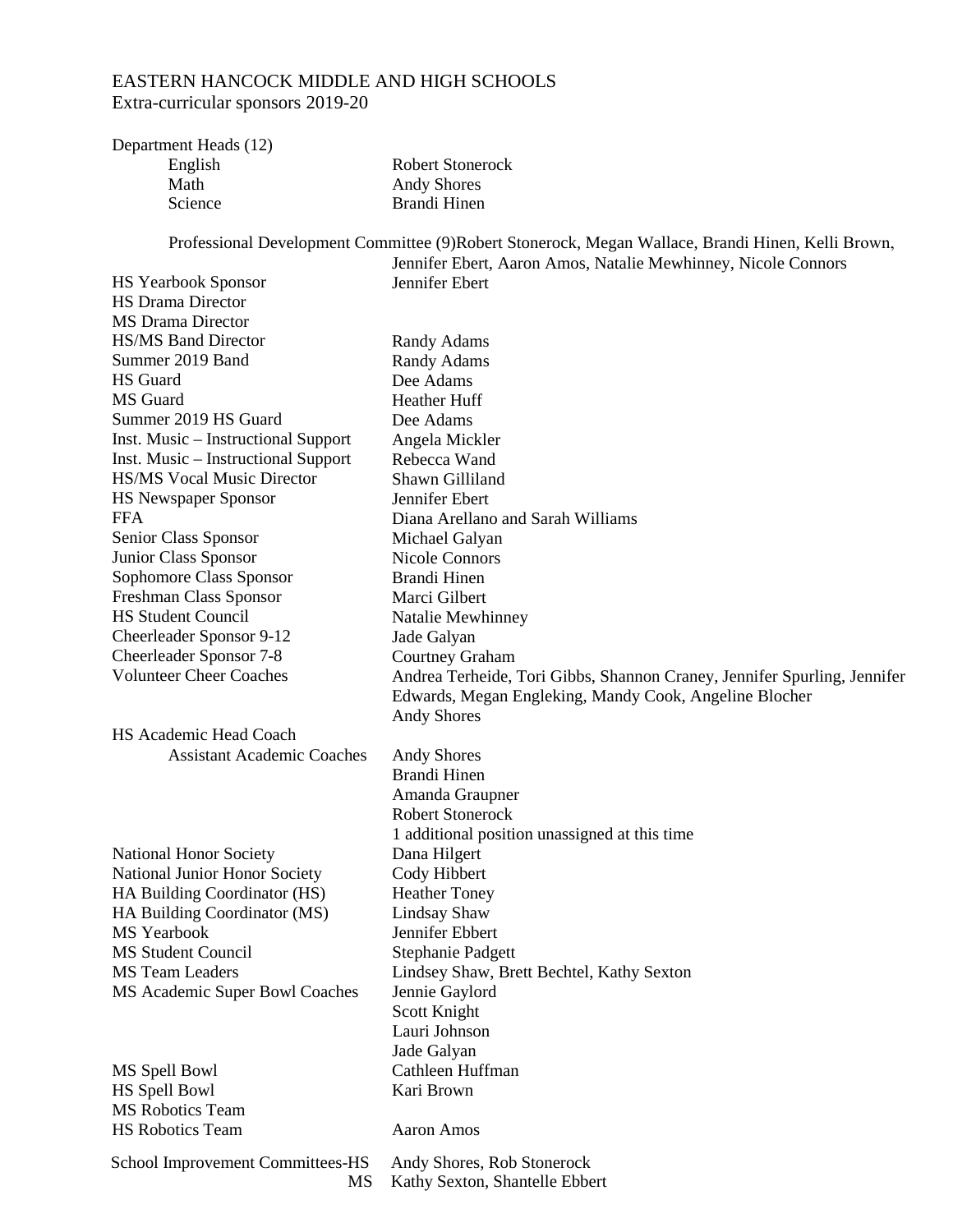### **2019-2020 10-Month Support Staff Listing**

Report Pulled 7-3-2019

| <b>First Name</b> | <b>Last Name</b> | <b>Position</b>   | <b>Building Code</b> |
|-------------------|------------------|-------------------|----------------------|
| <b>MANDY</b>      | <b>COOK</b>      | Assistant         | <b>ELEM</b>          |
| <b>JENNIFER</b>   | <b>COOLEY</b>    | Assistant         | <b>ELEM</b>          |
| SARAH             | <b>DAGLEY</b>    | Assistant         | HS.                  |
| <b>THOMAS</b>     | <b>DAVIS</b>     | Assistant         | ELEM                 |
| CASSONDRA         | <b>DEWITT</b>    | Assistant         | ELEM                 |
| <b>NANCY</b>      | <b>DURHAM</b>    | Assistant         | <b>ELEM</b>          |
| AMY               | <b>GARRISON</b>  | Assistant         | <b>ELEM</b>          |
| <b>DIANA</b>      | <b>GORDON</b>    | Assistant         | <b>ELEM</b>          |
| AMBER             | <b>GRIFFIN</b>   | Assistant         | ELEM                 |
| <b>CARA</b>       | <b>HENDERSON</b> | Assistant         | ELEM                 |
| <b>KEITHEA</b>    | <b>HOLLARS</b>   | Assistant         | <b>ELEM</b>          |
| KELLY             | <b>HOOVER</b>    | Assistant         | НS                   |
| <b>HEATHER</b>    | <b>HUFF</b>      | Assistant         | <b>ELEM</b>          |
| <b>DEBRA</b>      | <b>JACKSON</b>   | Assistant         | <b>MS</b>            |
| ANGELA            | <b>MARCUM</b>    | Assistant         | HS.                  |
| JAMIE             | MARSHALL         | Assistant         | ELEM                 |
| LORI              | <b>MCKINNEY</b>  | Assistant         | <b>ELEM</b>          |
| <b>CLARISSA</b>   | O'NEAL           | Assistant         | <b>MS</b>            |
| <b>BRIAN</b>      | <b>SHARP</b>     | Assistant         | <b>MS</b>            |
| <b>TONJA</b>      | SHEWMAN          | Assistant         | <b>ELEM</b>          |
| <b>CLAYTON</b>    | <b>SHULTZ</b>    | Assistant         | НS                   |
| <b>CARRIE</b>     | <b>SUTTON</b>    | Assistant         | <b>ELEM</b>          |
| LORA              | <b>SWAN</b>      | Assistant         | НS                   |
| ANGELA            | <b>WATKINS</b>   | Assistant         | <b>MS</b>            |
| <b>DOUGLAS</b>    | <b>WENNEN</b>    | Assistant         | <b>HS</b>            |
| <b>KELLIE</b>     | <b>WOOD</b>      | Assistant         | ELEM                 |
| <b>MARGO</b>      | <b>STRODTMAN</b> | <b>BLV</b>        | <b>ADMIN</b>         |
| <b>TAMMY</b>      | <b>BADGLEY</b>   | <b>Bus Driver</b> | TRANS                |
| <b>ROBYN</b>      | <b>BAKER</b>     | <b>Bus Driver</b> | TRANS                |
| <b>PEGGY</b>      | <b>BRADLEY</b>   | <b>Bus Driver</b> | <b>TRANS</b>         |
| <b>DEBORAH</b>    | <b>COCHARD</b>   | <b>Bus Driver</b> | TRANS                |
| <b>MICHAEL</b>    | <b>COLE</b>      | <b>Bus Driver</b> | <b>TRANS</b>         |
| PHILMIA           | <b>COLE</b>      | <b>Bus Driver</b> | <b>TRANS</b>         |
| AMANDA            | <b>COX</b>       | <b>Bus Driver</b> | <b>TRANS</b>         |
| <b>DAVID</b>      | <b>HUFF</b>      | <b>Bus Driver</b> | TRANS                |
| <b>MICHAEL</b>    | <b>HUFF</b>      | <b>Bus Driver</b> | <b>TRANS</b>         |
| <b>TRACI</b>      | <b>JOHNSON</b>   | <b>Bus Driver</b> | <b>TRANS</b>         |
| <b>CHRISTINA</b>  | <b>KNOBLOCK</b>  | <b>Bus Driver</b> | <b>TRANS</b>         |
| PAUL              | <b>LITTEN</b>    | <b>Bus Driver</b> | <b>TRANS</b>         |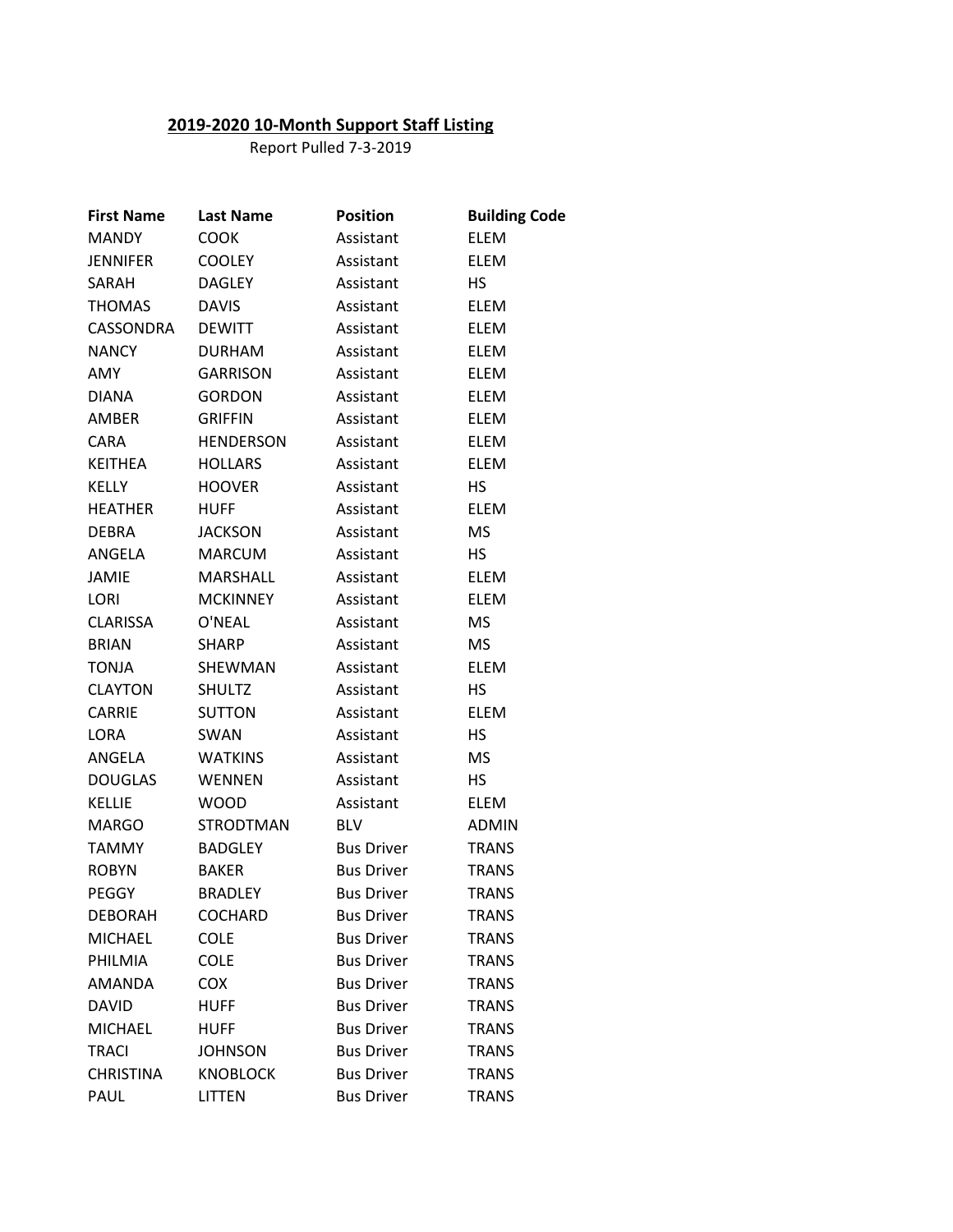| <b>LINDA</b>     | <b>LITTEN</b>        | <b>Bus Driver</b>  | <b>TRANS</b> |
|------------------|----------------------|--------------------|--------------|
| <b>COLLEEN</b>   | <b>MYERS</b>         | <b>Bus Driver</b>  | <b>TRANS</b> |
| <b>DONNA</b>     | <b>POTTS</b>         | <b>Bus Driver</b>  | <b>TRANS</b> |
| <b>HOLLY</b>     | <b>TREES-MILLER</b>  | <b>Bus Driver</b>  | <b>TRANS</b> |
| <b>CYNTHIA</b>   | <b>WOOD</b>          | <b>Bus Driver</b>  | <b>TRANS</b> |
| <b>JOAN</b>      | <b>HIGGINS</b>       | <b>Bus Monitor</b> | <b>TRANS</b> |
| <b>JUDITH</b>    | <b>JORDAN</b>        | <b>Bus Monitor</b> | <b>TRANS</b> |
| <b>BONITA</b>    | <b>MARTIN</b>        | <b>Bus Monitor</b> | <b>TRANS</b> |
| <b>PHYLLIS</b>   | <b>ABBOTT</b>        | Cafe               | HS           |
| <b>GWENDOLYN</b> | <b>BACK</b>          | Cafe               | <b>HS</b>    |
| <b>DIANE</b>     | <b>BURNS</b>         | Cafe               | <b>HS</b>    |
| <b>STACI</b>     | <b>EMERSON</b>       | Cafe               | НS           |
| <b>MERRI</b>     | <b>LOGAN</b>         | Cafe               | HS.          |
| <b>KIMBERLY</b>  | <b>MUMFORD</b>       | Cafe               | <b>ELEM</b>  |
| <b>DINAH</b>     | <b>OLDHAM</b>        | Cafe               | <b>ELEM</b>  |
| <b>DORIS</b>     | <b>PRICE</b>         | Cafe               | HS           |
| <b>VALERIE</b>   | <b>RICHEY</b>        | Cafe               | <b>ELEM</b>  |
| <b>LINDA</b>     | <b>SMITH</b>         | Cafe               | НS           |
| <b>KELLY</b>     | <b>TICE</b>          | Cafe               | ELEM         |
| <b>TAMARA</b>    | VANNARSDALL          | Cafe               | <b>ELEM</b>  |
| <b>MARILYN</b>   | <b>VANSCYOC</b>      | Cafe               | HS           |
| <b>TRACY</b>     | <b>WILSON</b>        | Cafe               | <b>ELEM</b>  |
| ANGELA           | WINEBRENNER          | Cafe               | <b>ELEM</b>  |
| <b>ALICE</b>     | <b>CROSS</b>         | Driver             | <b>TRANS</b> |
| <b>BETH</b>      | EELLS                | Driver             | <b>TRANS</b> |
| <b>MATTHEW</b>   | <b>HEATH</b>         | <b>Driver</b>      | <b>TRANS</b> |
| <b>BRIDGET</b>   | <b>HUDSON</b>        | Driver             | <b>TRANS</b> |
| <b>CINDY</b>     | LONG                 | Driver             | <b>TRANS</b> |
| <b>PHILLIP</b>   | <b>JESSUP</b>        | Maintenance        | <b>MAINT</b> |
| <b>JAMES</b>     | <b>HUBERT</b>        | Mowing             | <b>MISC</b>  |
| <b>JEFFRY</b>    | <b>GOBLE</b>         | Mowing/Maint.      | <b>MISC</b>  |
| APRIL            | <b>MATTOX</b>        | <b>Nurse</b>       | <b>ADMIN</b> |
| <b>STEPHANIE</b> | <b>FORD</b>          | OT                 | <b>ADMIN</b> |
| <b>EMILY</b>     | <b>VONDERSCHMITT</b> | <b>OT</b>          | <b>ADMIN</b> |
| <b>KARRI</b>     | <b>BROWN</b>         | Perm. Sub          | HS           |
| <b>HEATHER</b>   | <b>BLOCHER</b>       | PT                 | <b>ADMIN</b> |
| <b>KIMBERLY</b>  | <b>GRANT</b>         | Secretary          | <b>ELEM</b>  |
| <b>KRISTI</b>    | <b>GRAY</b>          | Secretary          | <b>MS</b>    |
| <b>STACEY</b>    | <b>JONES</b>         | Secretary          | <b>HS</b>    |
| <b>CORY</b>      | RAINBOLT             | Secretary          | <b>HS</b>    |
| <b>CATHY</b>     | <b>REYNOLDS</b>      | Secretary          | <b>HS</b>    |
| <b>SHANNA</b>    | <b>SHARP</b>         | Secretary          | <b>MS</b>    |
| <b>JENNIFER</b>  | <b>TOTH</b>          | Secretary          | <b>ELEM</b>  |
| <b>MEGAN</b>     | <b>WHISMAN</b>       | Secretary          | <b>HS</b>    |